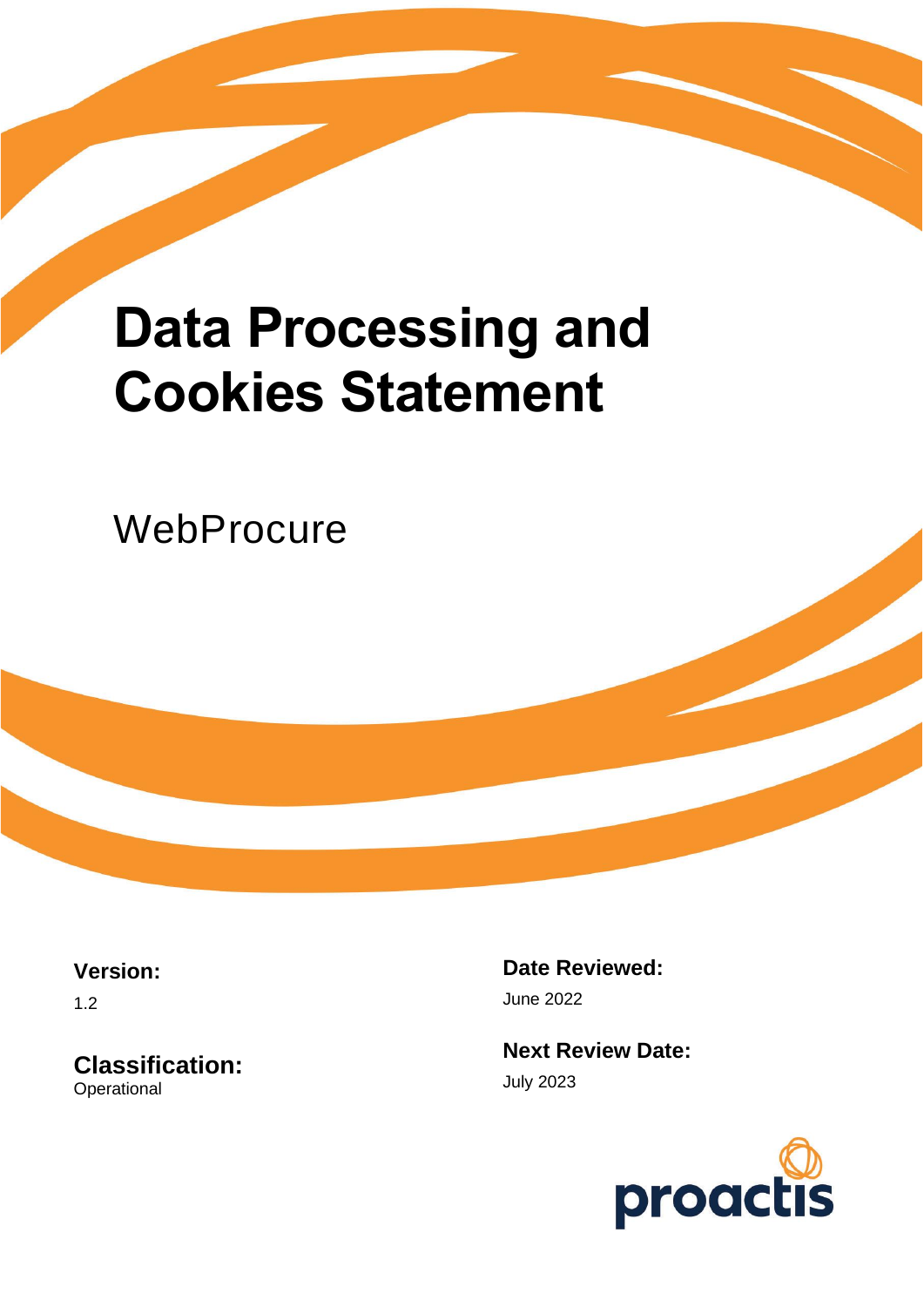## **Table of Contents**

| 1                | <b>Document Control</b>                  | 3 |
|------------------|------------------------------------------|---|
| 1.1              | <b>Document Owner</b>                    | 3 |
| 1.2 <sub>2</sub> | Readership                               | 3 |
|                  | <b>Personal Data Processing Schedule</b> | 4 |
| 3                | <b>Application cookies</b>               | 6 |

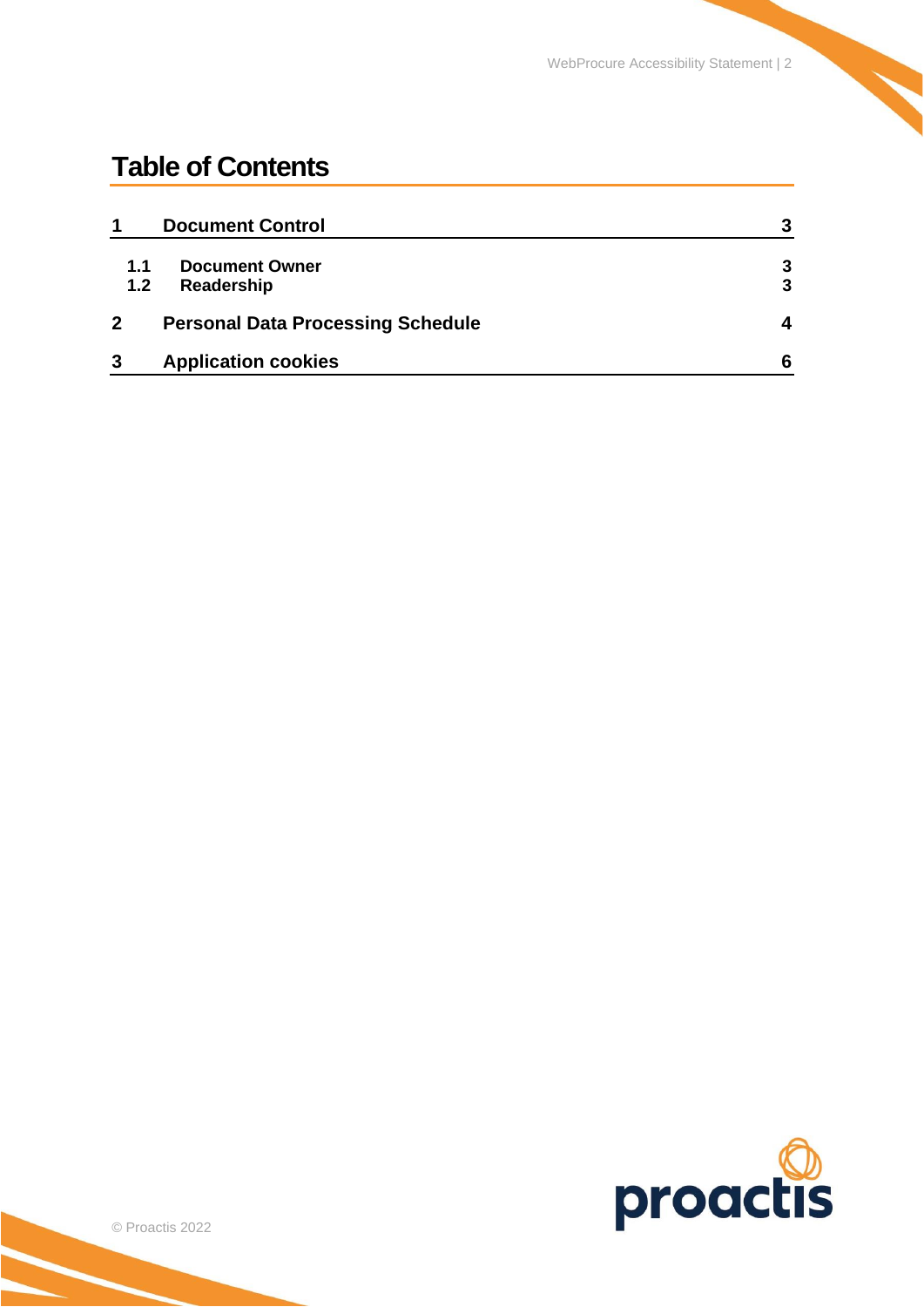## <span id="page-2-0"></span>**1 Document Control**

### <span id="page-2-1"></span>**1.1 Document Owner**

This document is owned by the Compliance Manager and co-maintained by the *Compliance Manager* and the *WebProcure Product Manager.* The document is to be reviewed and brought up to date *every twelve months*.

## <span id="page-2-2"></span>**1.2 Readership**

This document is aimed at the following:

| <b>Proactis</b>                            |  |  |
|--------------------------------------------|--|--|
| <b>Chief Executive Officer</b>             |  |  |
| <b>Compliance Manager</b>                  |  |  |
| <b>Product Director</b>                    |  |  |
| <b>Product Manager</b>                     |  |  |
| Other appropriate Proactis employees       |  |  |
| Current or prospective Proactis UK clients |  |  |

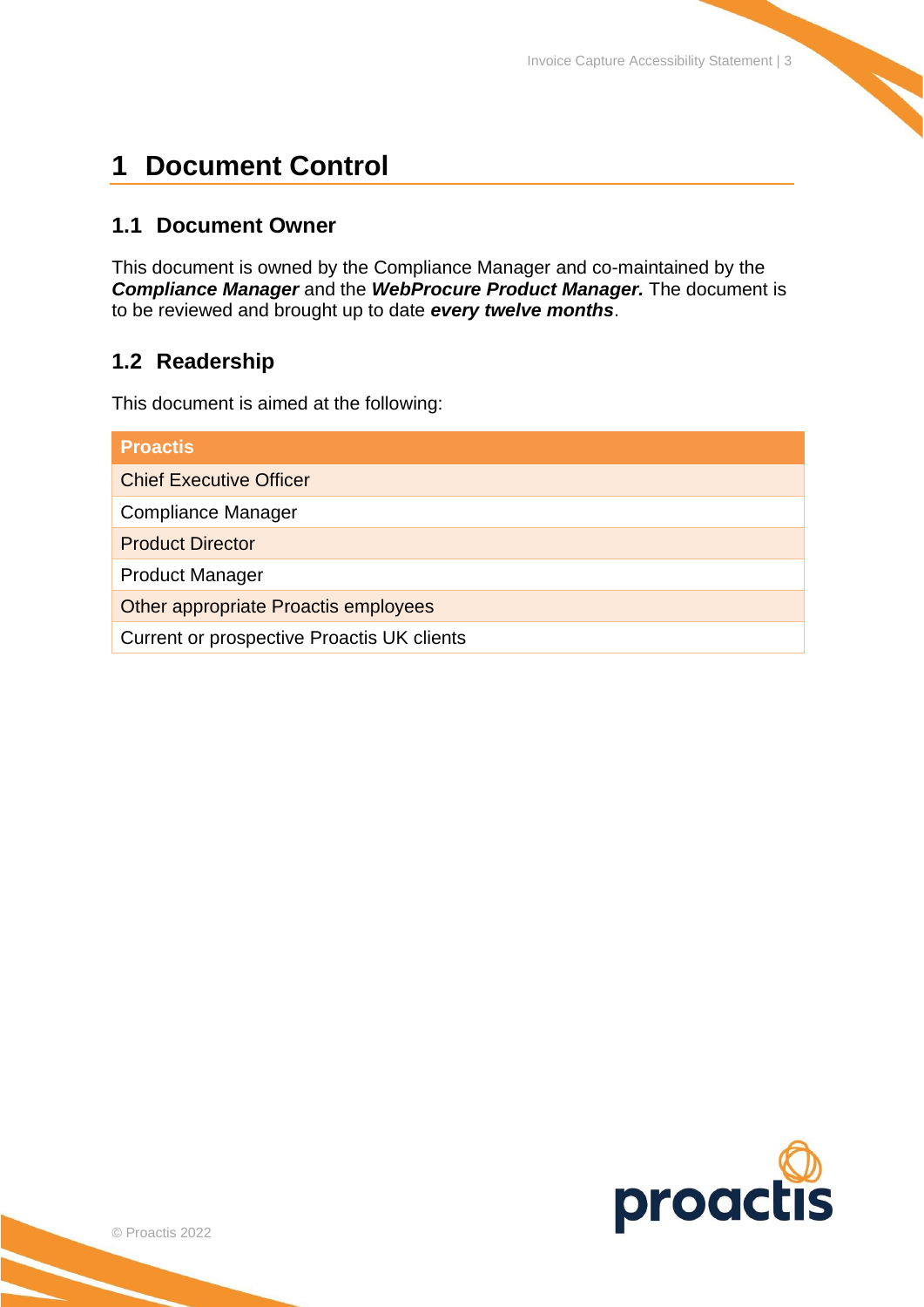## <span id="page-3-0"></span>**2 Personal Data Processing Schedule**

#### **Subject Matter of the Processing**

This application is used to carry out the functions of the purchasing process, from the initial recording of the requisition or purchase order, through to the payment of the received invoice. The invoice may be received electronically into the system, with an image record of that stored with the purchase order.

WebProcure also has the functionality to carry out the steps of the tendering process, from the initial advertisement to the awarding of the contract.

It is also possible to import catalogues of items into the system which for users within the same organisation to purchase. Documents can be raised or received electronically in conjunction with purchase requests or order fulfilment. The software can also manage supplier relationships and contracts, through optional modules within the WebProcure software

Organisations who use WebProcure have their own terms of use set in a contract with us, which includes a commitment to data privacy.

#### **Purpose of the Processing**

The purpose for the processing is to carry out the functions of purchasing and sourcing processes, as well as importing catalogue items for the organisation to purchase from. Optional modules allow the management of supplier relationships and contracts.

#### **Nature of the Processing**

The nature of the processing within the application includes collection, recording, organisation, structuring, storage, adaptation or alteration, retrieval, consultation, use, disclosure by transmission, dissemination or otherwise making available, restriction, erasure or destruction of data (whether or not by automated means)

#### **Categories of Data Subject**

The Organisation's staff (which can include volunteers, their agents and temporary workers), the Organisation's Suppliers or potential suppliers; Proactis employees.

#### **Type of Personal Data**

The personal datasets include: name and email address within the product for basic operations of the software.

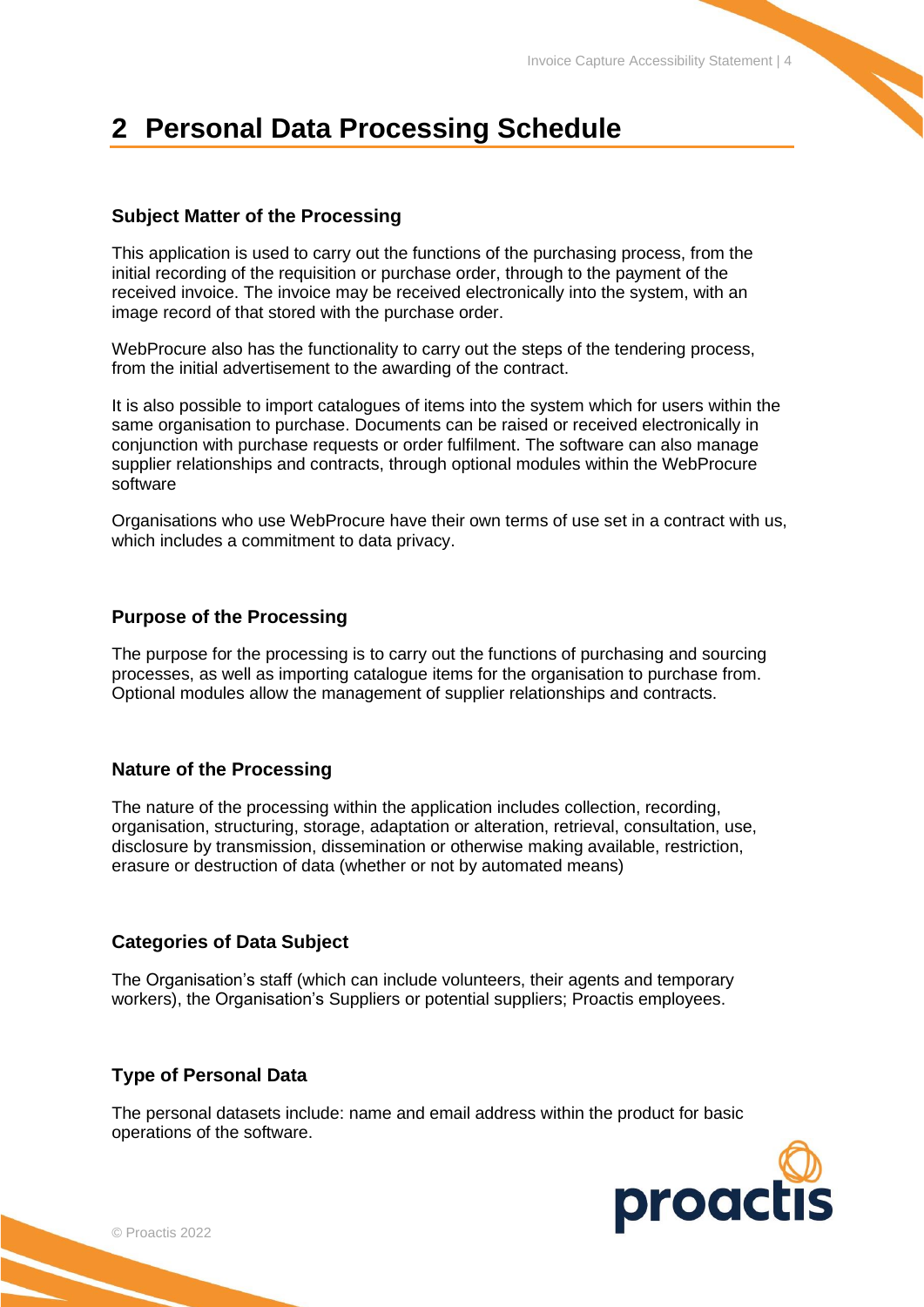Invoice documents can be uploaded to the software, which can contain an address (usually this is a business address), contact name, email address and telephone number. A description of the goods / services the Invoice covers may contain personal data.

Supplier information can also be uploaded to the software, which can include a name, email address, telephone number, address (for Sole Trader organisations this can be classified as personal data).

If the Contract Management module is used, Contract documents can be uploaded to the software, which can contain an address (usually this is a business address), contact name, email address and telephone number.

The application has administrator roles, so people with that facility can manually amend other users' details. If personal data is to be completely removed, which cannot be achieved through the application, then Customers can contact Proactis support by emailing **[WebProcure.Support@proactis.com](mailto:WebProcure.Support@proactis.com)**, which will automatically create a request in the Proactis Support system.

Note that personal data will only be removed in accordance with the law, and upon confirmation that the user making the request is authorised to do so. We will do this in a timely manner and to have such requests completed within thirty (30) days of confirmation that the request is valid.

#### **Duration of the processing**

The processing will last for the length of the contract between Proactis and the Customer.

Data retention periods will also be as per contract between Proactis and the Customer, unless required by other laws.

#### **Data Protection Officer Requirements**

Based on Proactis' current activities and business purpose, there is no legal requirement for an official DPO to be appointed.

However, their Compliance and Quality Manager has assumed the role and responsibilities of the DPO, and is contactable at compliance@Proactis.com or at:

**Proactis** 

Riverview Court

1 Castle Gate

**Wetherby** 

LS22 6LE

UK

Please mark any posted documents 'for the attention of the Compliance Manager'